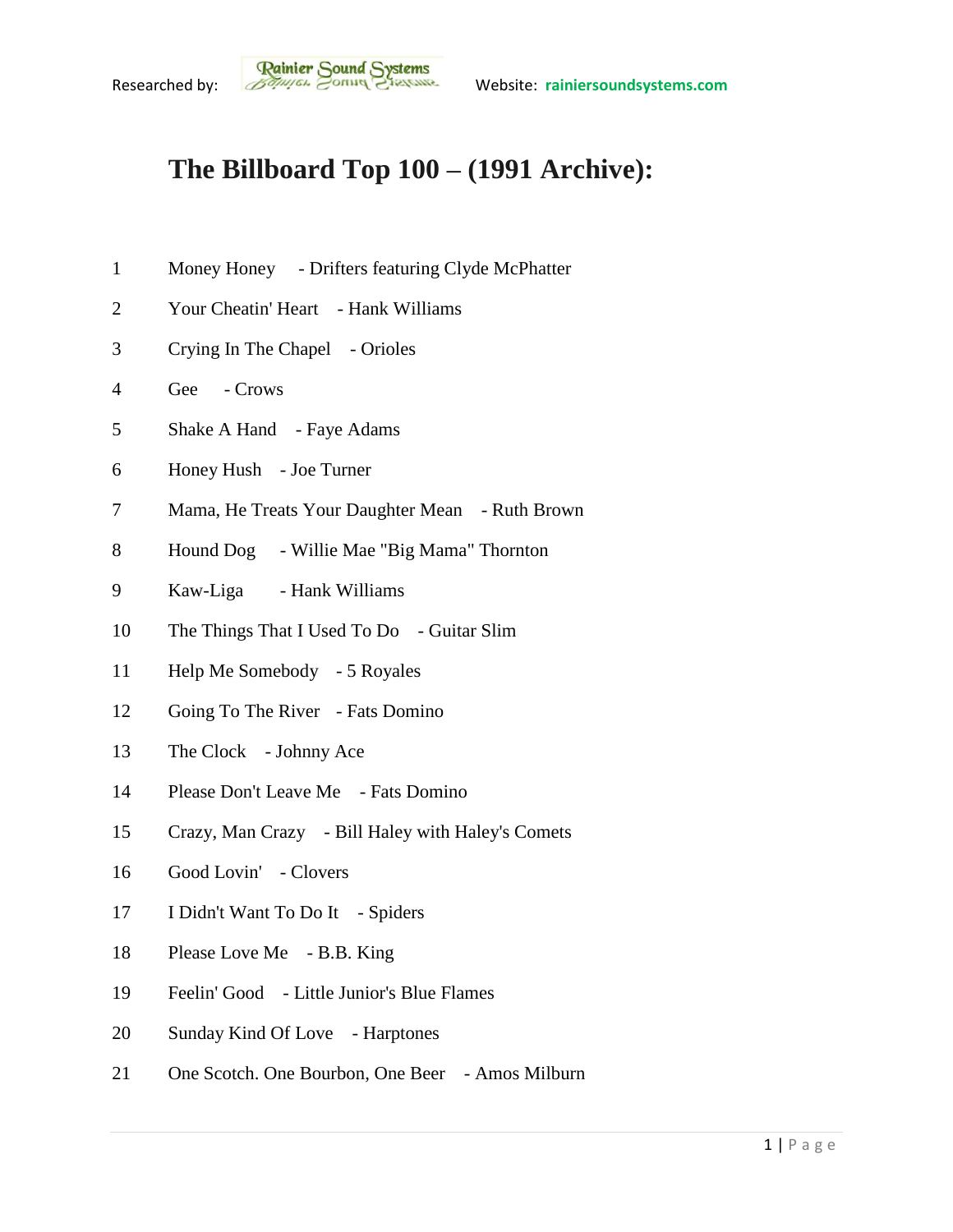- I'll Be True Faye Adams
- I'm Mad Willie Mabon
- Crawlin' Clovers
- TV Mama Joe Turner
- I Wanna Know Du Droppers
- Too Much Lovin' 5 Royales
- You're So Fine Little Walter
- Woke Up This Morning B.B. King
- Please Hurry Home B.B. King
- Laundromat Blues 5 Royales
- Mess Around Ray Charles
- Bear Cat Rufus Thomas
- Crazy, Crazy, Crazy 5 Royales
- Rags To Riches Tony Bennett / Dominoes
- Don't Deceive Me Chuck Willis
- Blues With A Feeling Little Walter
- 24 Hours Eddie Boyd
- Baby It's You Spaniels
- These Foolish Things Dominoes
- Get It Royals
- Mercy Mr. Percy Varetta Dillard
- Let Me Go Home, Whiskey Amos Milburn
- Baby Doll Marvin & Johnny
- Golden Teardrops Flamingos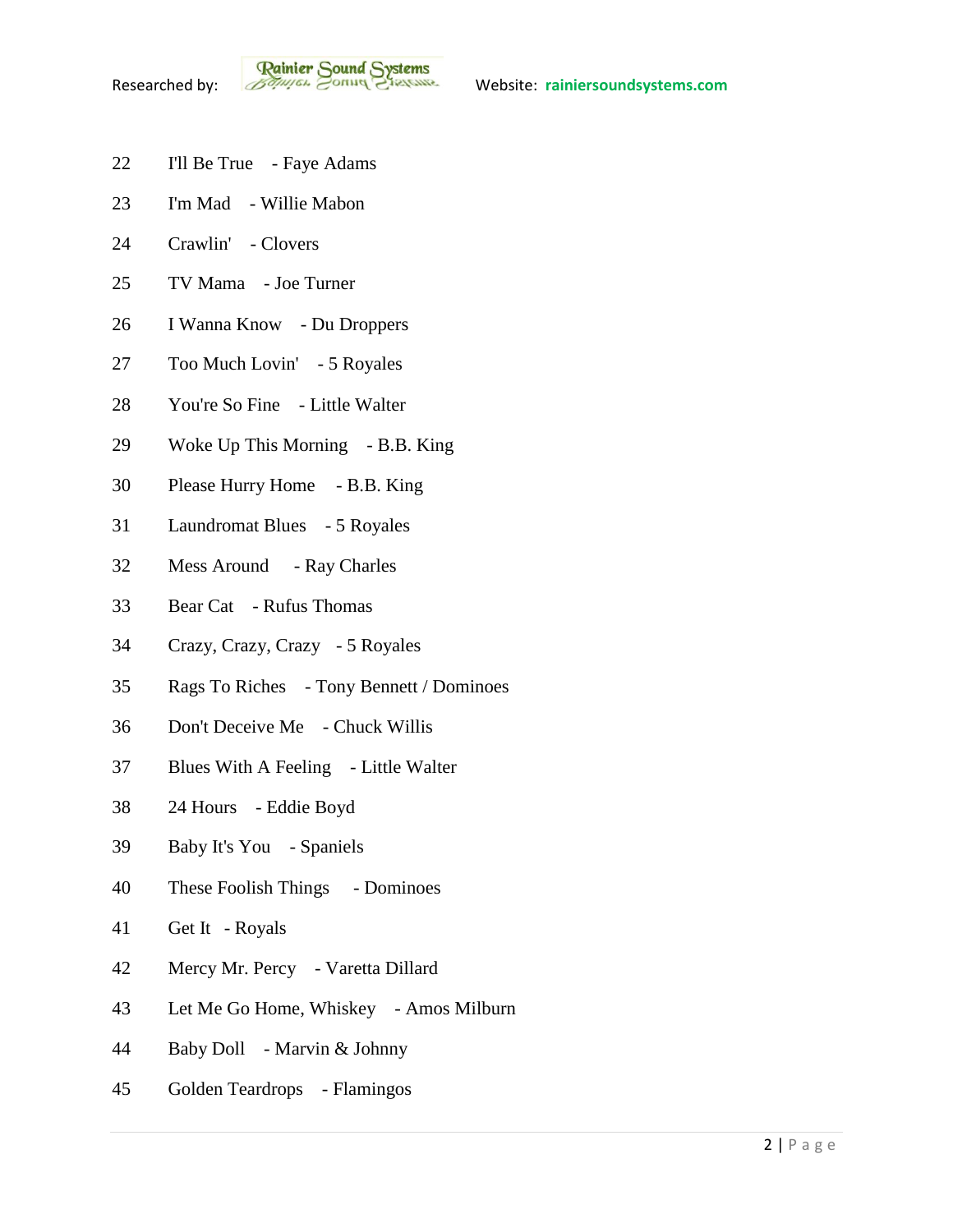- White Cliffs Of Dover Checkers
- Saving My Love For You Johnny Ace
- Cross My Heart Johnny Ace
- My Country Man Big Maybelle
- My Saddest Hour Five Keys
- Rose Mary Fats Domino
- You're Still My Baby Chuck Willis
- Soul On Fire Lavern Baker
- I Love You So Crows
- Mad Love Muddy Waters
- My Man's An Undertaker Dinah Washington
- Hittin' On Me Buddy & Ella Johnson
- 58 Tell Me Pretty Baby Lloyd Price
- Drunk Jimmy Liggins
- Just Walkin' In The Rain Prisonaires
- You're The One Spiders
- Marie Four Tunes
- If I Can't Have You Flamingos
- Let's Have A Party Amos Milburn
- Oke-She-Moke-She-Pop Joe Turner
- You Can't Keep A Good Man Down Dominoes
- I Had A Notion Joe Morris
- Ain't It A Shame Lloyd Price
- Early In The Morning Elmore James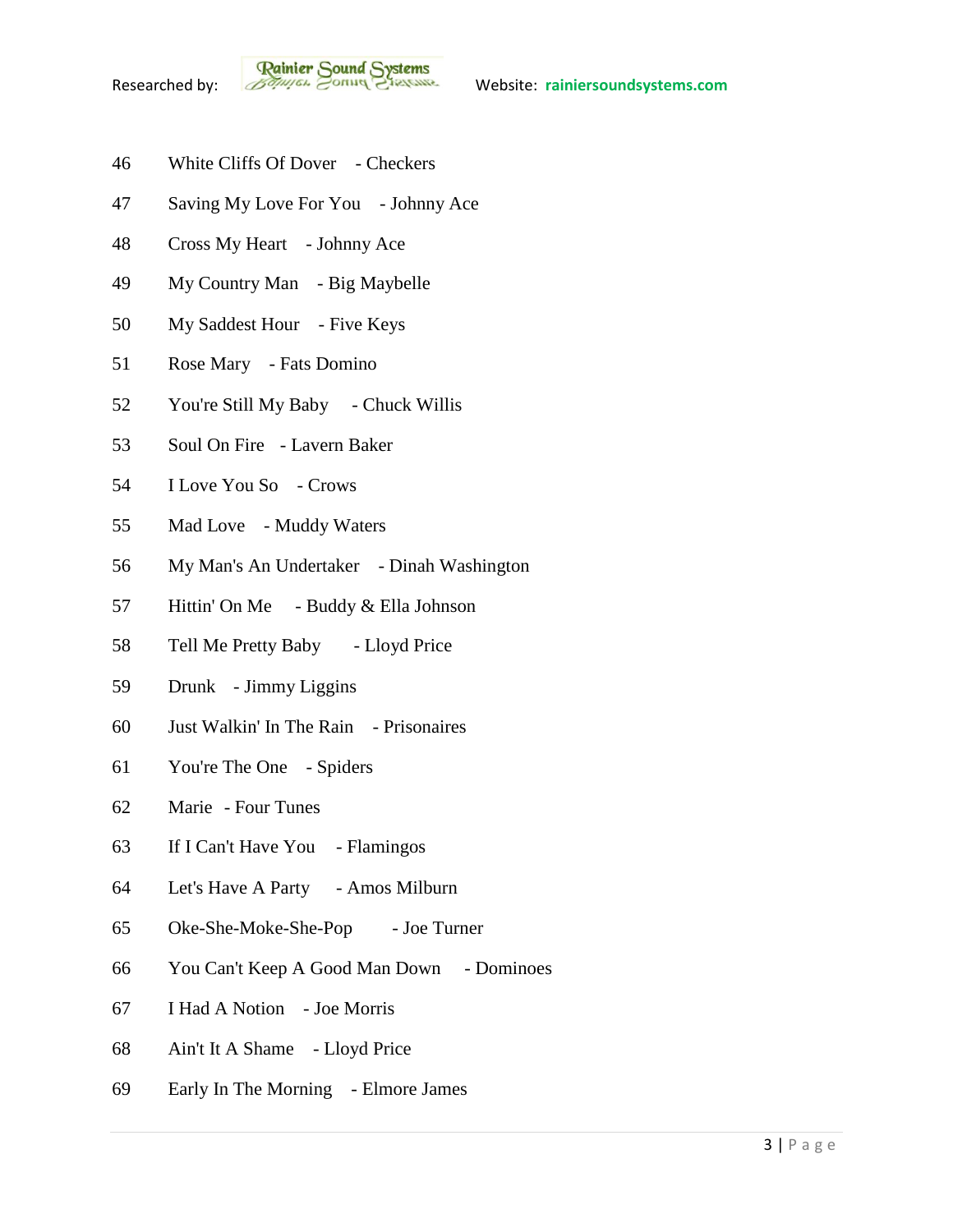**Rainier Sound Systems**<br>Researched by: *Bothuges* Conner Charantee Website: rainiersoundsystems.com

- There Stands The Glass Webb Pierce
- Caldonia's Party Smiley Lewis
- Mystery Train Little Junior's Blue Flames
- That's Amore Dean Martin
- Way Back Home Big Maybelle
- Daddy Rollin' Stone Otis Blackwell
- Mexican Joe Jim Reeves
- Something's Wrong Fats Domino
- I'm Just Your Fool Buddy & Ella Johnson
- Perfect Woman Four Blazes
- I'll Never Tell Harptones
- Playgirl Smiley Lewis
- Nadine Coronets
- Fractured Bill Haley with Haley's Comets
- Third Degree Eddie Boyd
- Wild Wild Young Men Ruth Brown
- Well, I Done Got Over It Guitar Slim
- You're Mine Crickets
- In The Mission Of St. Augustine Orioles
- Send For Me Big Maybelle
- A Thousand Stars Rivileers
- Till Then Orioles
- 92 The Way I Feel Drifters featuring Clyde McPhatter
- 93 She Felt Too Good Jimmy McCracklin